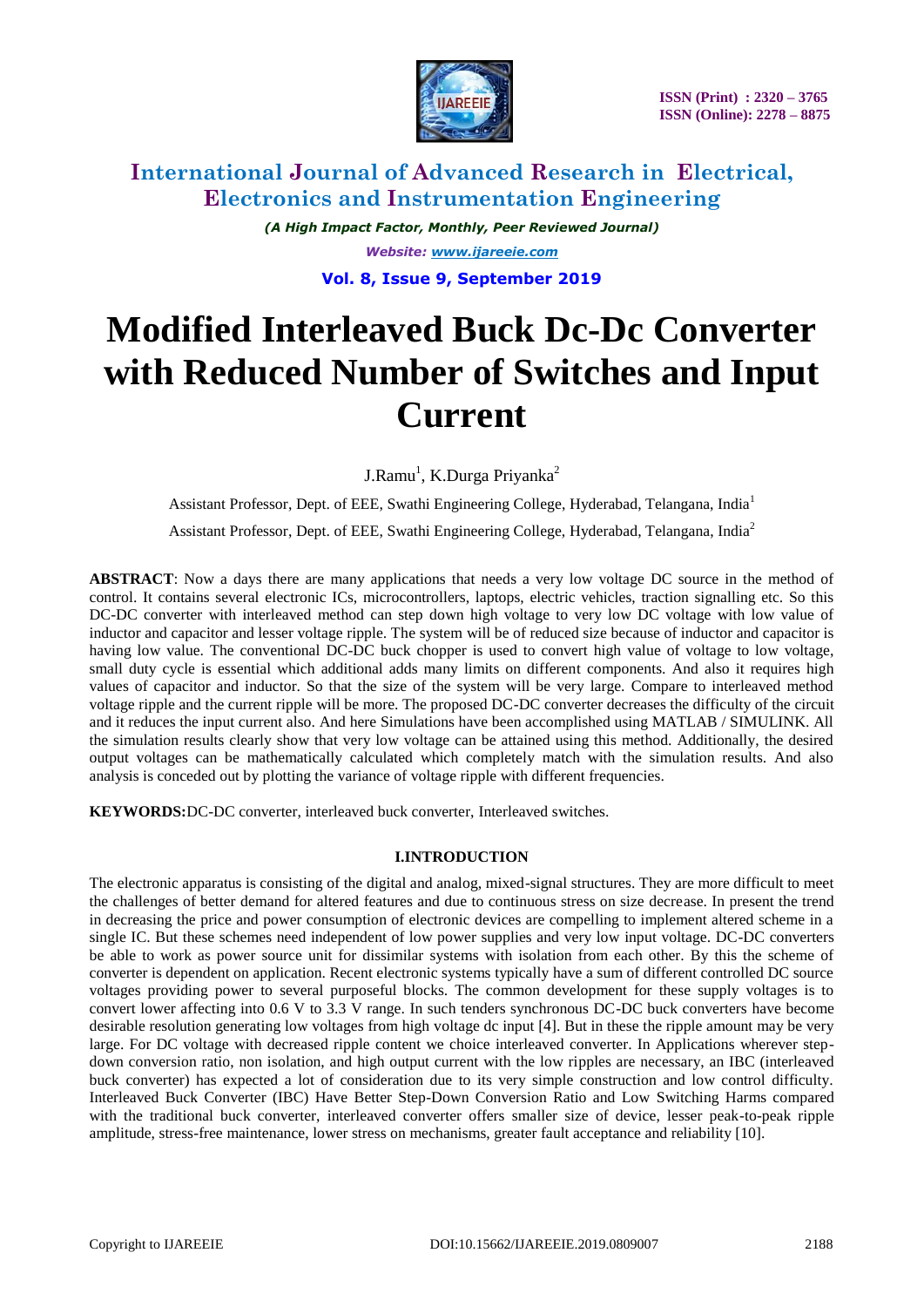

*(A High Impact Factor, Monthly, Peer Reviewed Journal)*

*Website: [www.ijareeie.com](http://www.ijareeie.com/)*

### **Vol. 8, Issue 9, September 2019**

In the buck converter the size of the passive elements can be reduced by increasing the switching frequency, but it also chance to increased switching losses. Thus, to reduce the size of the passive device used, the converter can be interleaved. Interleaved method also offer the benefit of lower ripples in the output current [11].

Nowadays the response of electrical energy is developing at a fast rate. To come across this demand, more effective systems are required. For satisfying this quicker and more efficient scheme such as microcontrollers, data processors etc are required. These plan works under very small voltages. This interleaved DC-DC converter provides high current and low voltage at its output. Meanwhile interleaving approach is used here because the voltage ripples at the output terminals is reduced with the improvement of the ICs and the size of the devices is compact day by day. Here for attaining low dc voltage at the output terminals the essential duty ratio is big nearly 50%. So that the value of capacitor and inductor is reduced and also compact in size. In conventional DC-DC buck converter, particularly low duty cycle is essential for attaining low output voltage which rises the value of capacitor and inductor used [1].In this paper the proposed DC-DC converter reduces the input current and difficulty also reduced. In-stead of four switches only two switches are there. Thus the control difficulty is reduced. Finally, the difference of output voltage ripple with dissimilar frequencies are evaluated.

### **II.SYSTEM MODEL AND DESCRIPTION**

The below Fig .1 shows the block diagram of the system It is mainly two DC-DC buck converters connected in parallel. And the duty cycle of both the buck converters can be different or same. In these paper, the duty cycle of both DC-DC buck converters is kept same. By varying the duty cycle of two converters and any one of the converter, the preferred output voltage can be attained. And also here the duty cycle is relatively high, it gives output voltage very small. In conventional buck DC-DC converter 6.25% duty cycle is essential to develop 1.5V with 24V of voltage input but here two buck choppers are operated at duty cycle near 50% to get same 1.5V for the output voltage with 24V of input. Because the benefit of increasing the duty cycle is that the value of capacitor and inductor needs for continuous conduction gets compact but both current ripple and voltage ripple gets improved.



(**Fig 1: System block diagram)**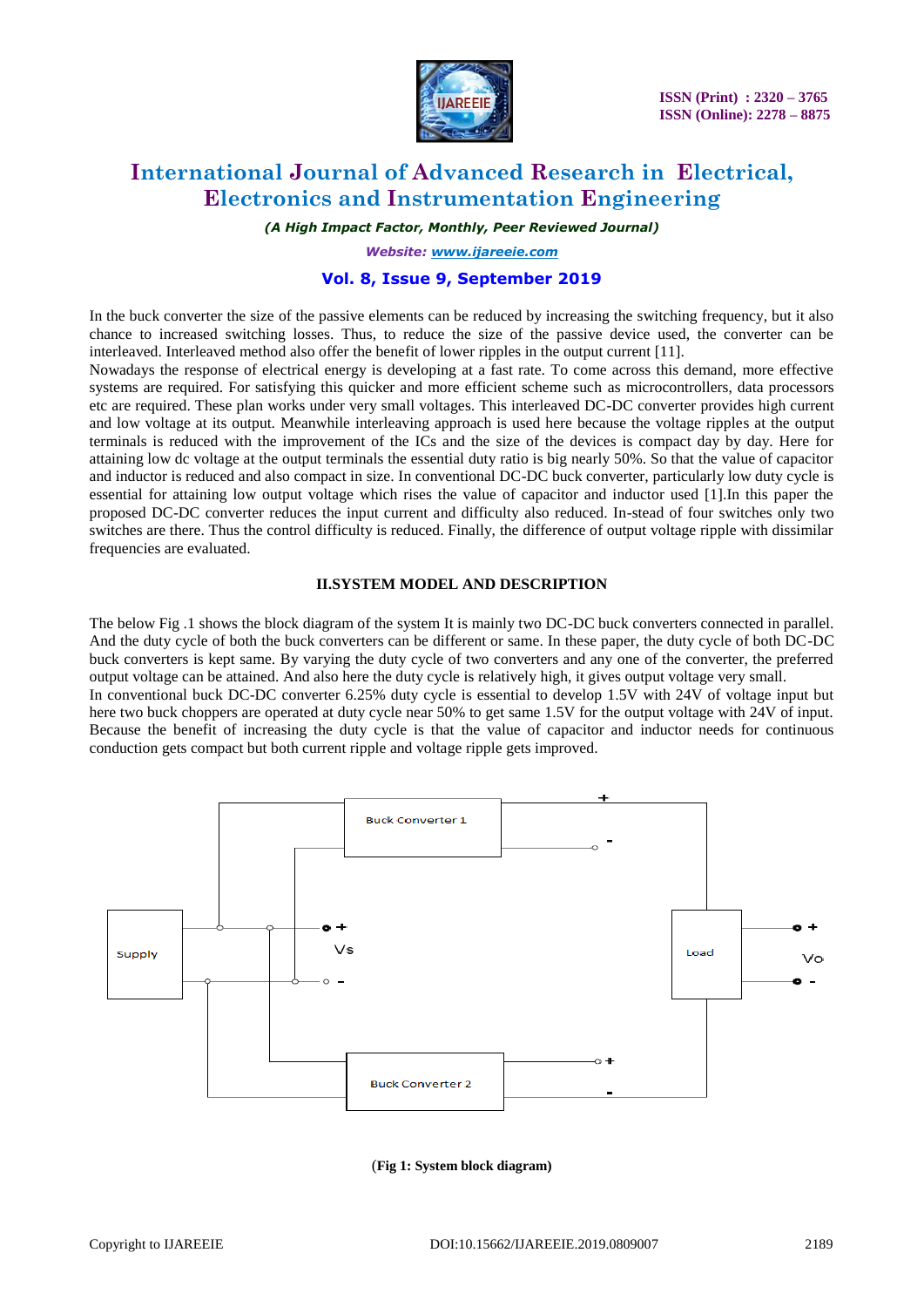

*(A High Impact Factor, Monthly, Peer Reviewed Journal)*

*Website: [www.ijareeie.com](http://www.ijareeie.com/)*

### **Vol. 8, Issue 9, September 2019**

#### **A.Circuit Diagram**

The below Fig 2 shows the circuit diagram of the system. Here the two buck DC-DC converters are cascaded. In this technique, they involved two methods. First is interleaved method and another one is synchronous buck method. Both buck DC-DC chopper are interleaved from one another by 180 degree as activating pulse in S1, S3. And they are having the time lag equivalent to 180 degree so S3 is on after some time i.e.  $t=1/(2*fc)$  when S1 is ON.

Second method is synchronous buck DC-DC converter system. There will be two switches first is a main switch and another one is a complementary switch. S2 switch which is complementary with S1 and likewise S4 is complementary with S3. The advantage of using the synchronous buck converter process is that it decreases power loss in diode during operation period that is equal to the product of the current owing and the forward voltage drop during conduction period.



**(Fig 2: Circuit diagram of the system)**

But in the above interleaved DC-DC buck converter the input current is very high. So its real implementation is tough. And also there are four switches the control circuit board is difficult. So this interleaved DC-DC buck converter is modified.

### **B. Modes of Operation**

Modes of operation can be described in two methods.

#### **1) Mode 1**

In mode 1 switch S1 is ON. Switch S2 is OFF. Diode D2 conducts. Here they are two tank circuit. Then inductance (L) and capacitance (C) values of both the tank circuit is equal and also the frequency is same. The tank circuit voltages are opposite in sign but equal in magnitude. So that this will cancel each other. The output voltage will be in DC.



**(Fig 2.1: Mode 1 operation of the system)**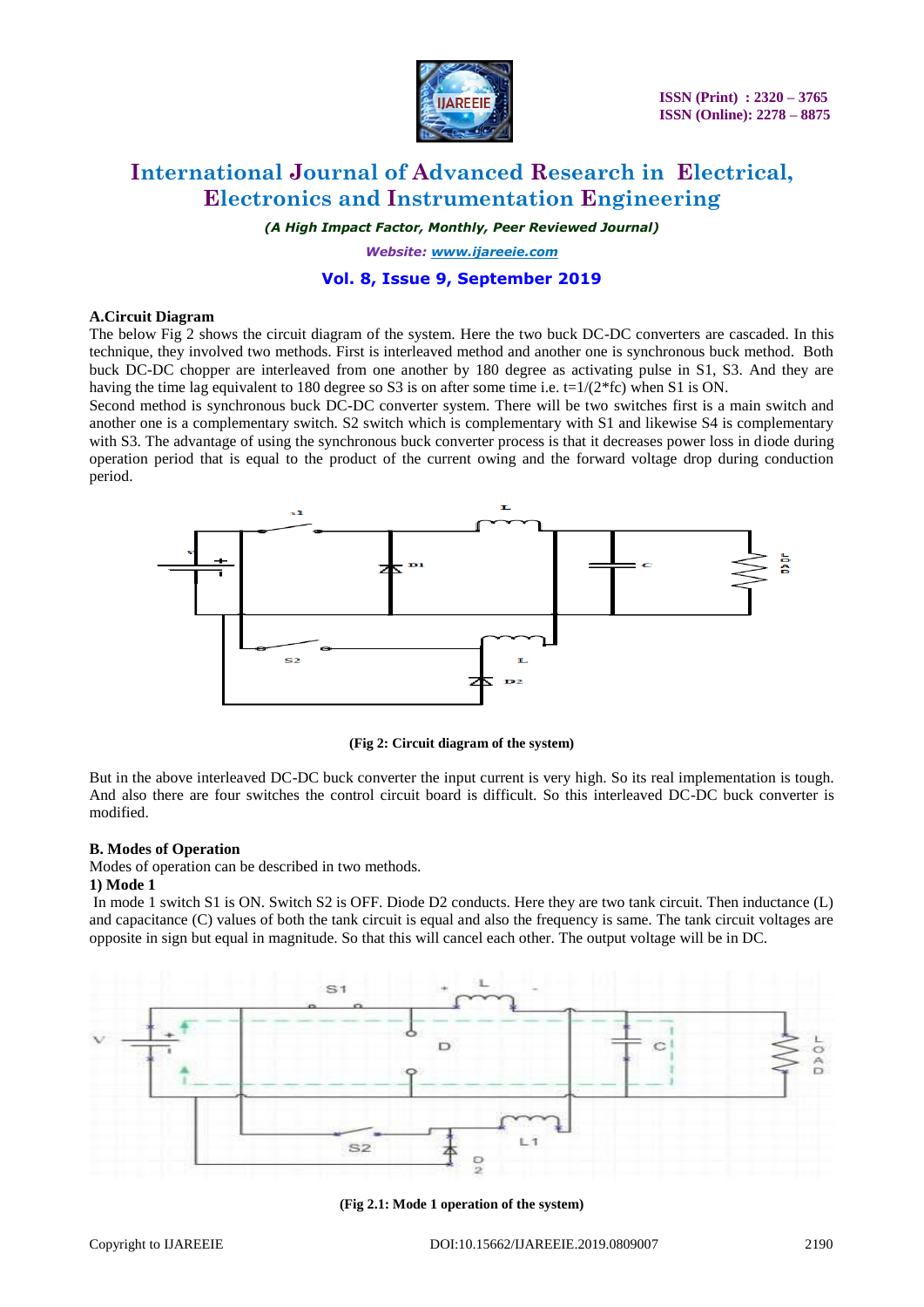

*(A High Impact Factor, Monthly, Peer Reviewed Journal)*

*Website: [www.ijareeie.com](http://www.ijareeie.com/)*

### **Vol. 8, Issue 9, September 2019**

### **2) Mode 2**

In mode 2 switch S2 is ON means conducting. Switch S1 is OFF. Diode D1 conducts. Now here also two tank circuits are existing. Operation is similar to mode 1 operation.



#### **(Fig 2.2: Mode 2 operation of the system)**

### **III.SIMULATION MODELS AND RESULTS**

Present in this segment it can be observed that how DC-DC buck converter method can obtain small output voltage at high duty cycle that is the major advantages compare to conventional buck DC-DC converter and it operates at small duty cycle that is less than 10% in imperative to attain similar output voltage. The comprehensive MATLAB/SIMULINK model of interleaved DC-DC buck converter is prepared.The MATLAB simulation parameters are specified by the table1.

| <b>Parameters</b> | <b>Specifications</b> |
|-------------------|-----------------------|
| Supply voltage    | 24V                   |
| Inductance        | 3.6mH                 |
| Capacitance       | $1000\mu F$           |
| Voltage ripple    | 0.2V                  |
| Current ripple    | 0.1A                  |

### **(Table 1: Simulation parameters)**

The simulation model is designed on the base of the parameters shown in table 1. The MATLAB/Simulink model is given in figure 6. Then here we will attain low voltage at the output level and output power is also low value. And also it can be used for the low power applications. Current ripples and voltage ripples is reduced. And we are attaining low voltage at moderately greater duty ratio near equivalent to 50% and output current is huge. And also here the capacitors and inductor values very low.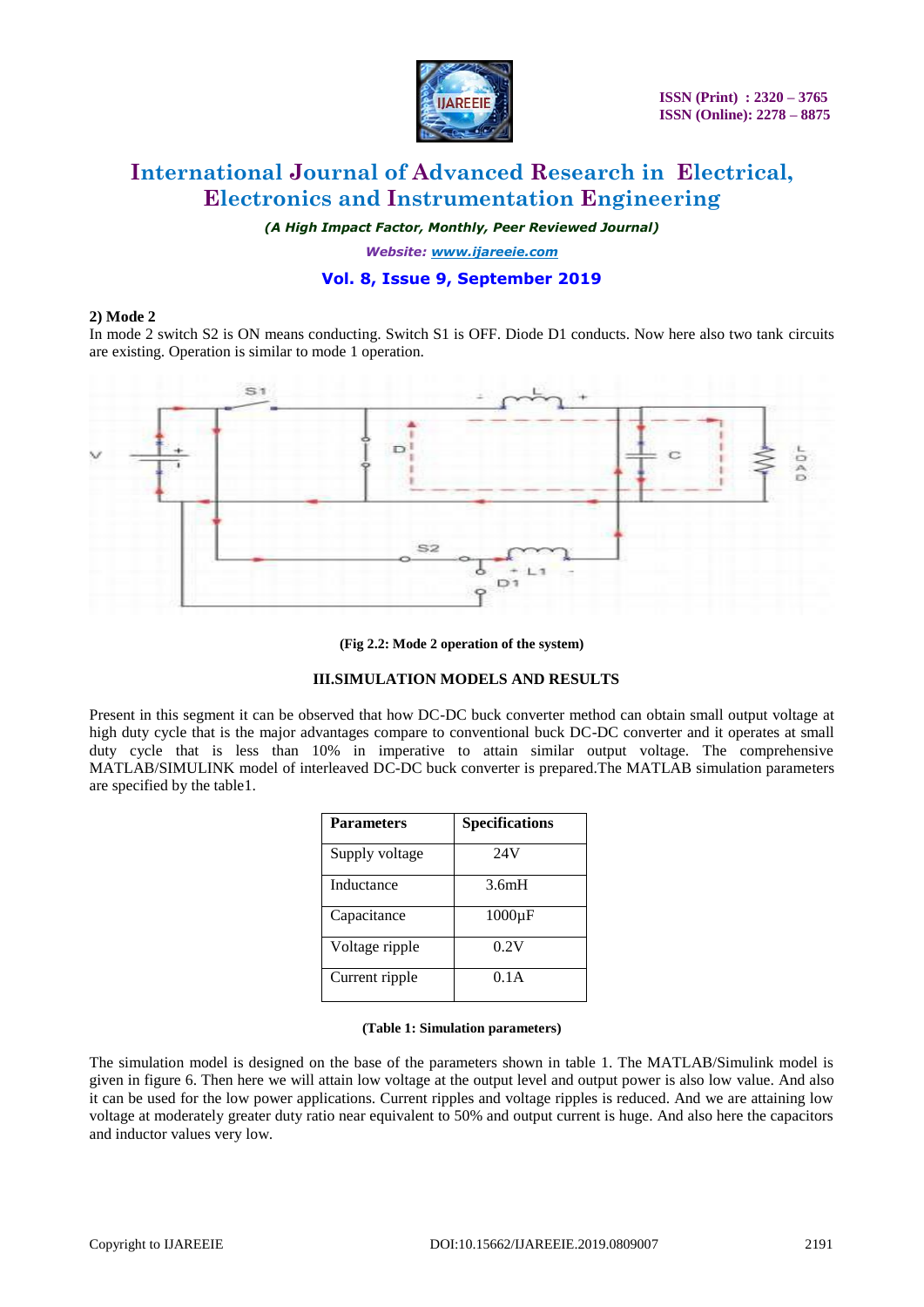

*(A High Impact Factor, Monthly, Peer Reviewed Journal) Website: [www.ijareeie.com](http://www.ijareeie.com/)*

### **Vol. 8, Issue 9, September 2019**



(**Fig 3: MATLAB/Simulink Model of Interleaved Buck DC-DC Converter)**

Then here voltage pulse is given to first switch S1 and this voltage pulse is shifted by 180 degree and given to second switch S2. The below figures shows the switch current and output voltage and output current.



(**Fig 3.2 Output voltage)**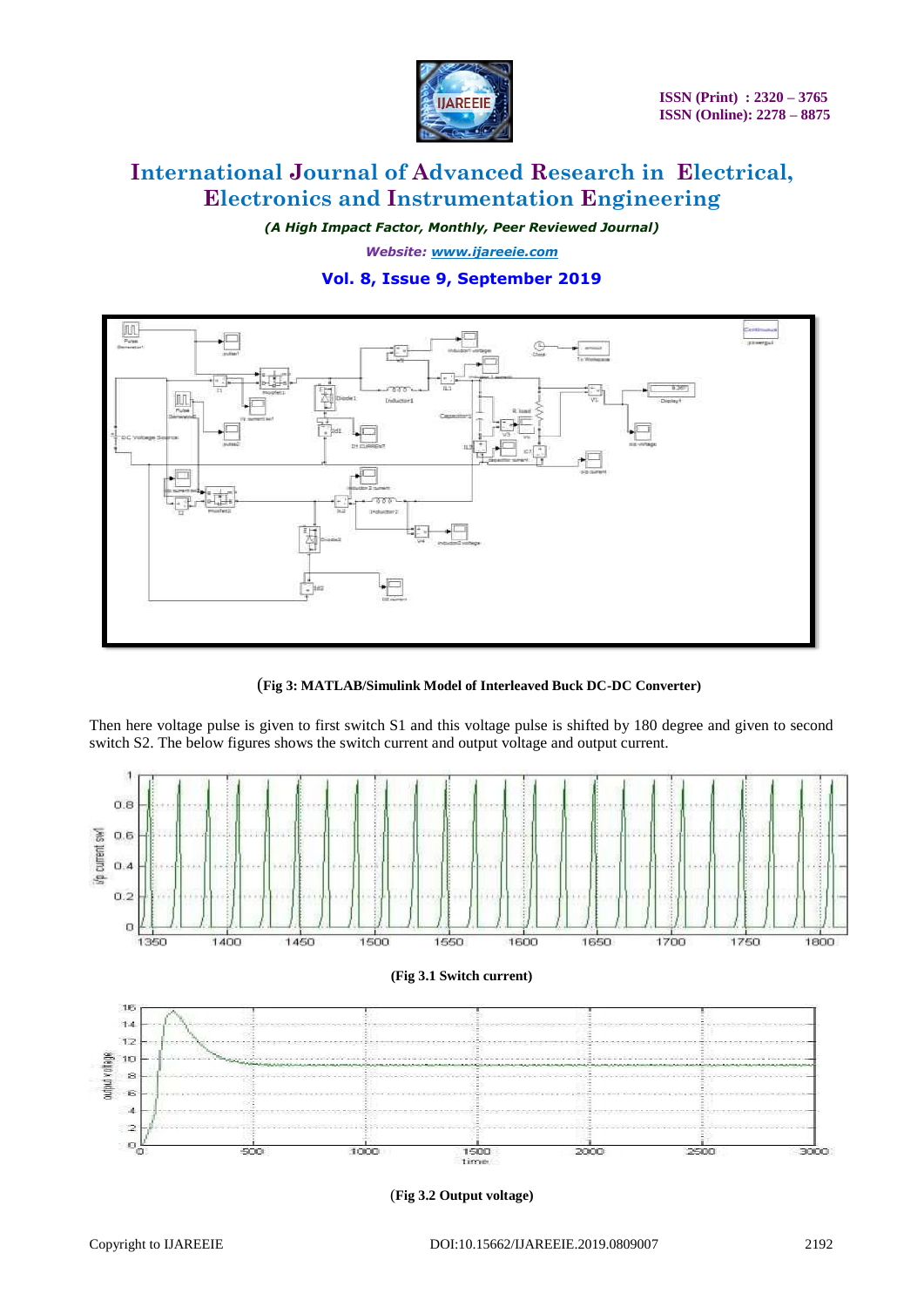

*(A High Impact Factor, Monthly, Peer Reviewed Journal) Website: [www.ijareeie.com](http://www.ijareeie.com/)*

### **Vol. 8, Issue 9, September 2019**



**(Fig 3.3 Output current)**

### **IV.EXPERIMENTAL SETUP AND RESULT**



**(Fig 4: Hardware Kit)**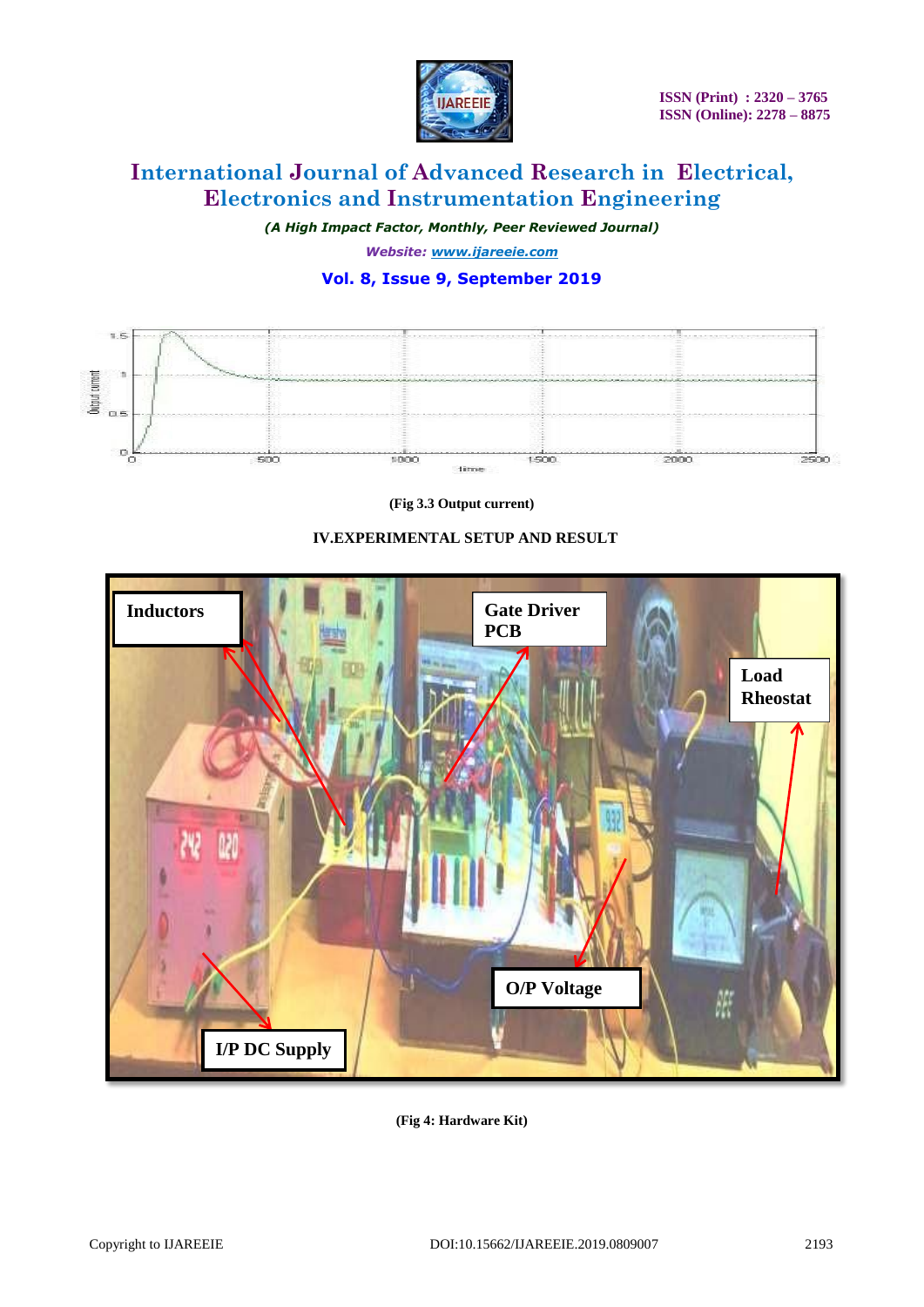

*(A High Impact Factor, Monthly, Peer Reviewed Journal)*

*Website: [www.ijareeie.com](http://www.ijareeie.com/)*

### **Vol. 8, Issue 9, September 2019**

### **A.Components Used in hardware system**

| <b>Components used</b> | <b>Specifications</b> |
|------------------------|-----------------------|
| Controller             | <b>PIC16F877A</b>     |
| <b>MOSFET</b>          | <b>IRFP460</b>        |
| Driver IC              | <b>MCP1407</b>        |
| Inductance             | 3.6mH                 |
| Capacitance            | $1000\mu F$           |
| Power diode            | <b>INF5822</b>        |

#### (**Table 2: Hardware components)**

### **B.Switching Pulses**

Switching pulses of first switch S1 and switch S2 is obtained by experimentally. Both these switches have 180-degree phase shift. The below figure shows the switch voltage current and output voltage and output current.







**(Fig 4.2: Switch current (1A))**